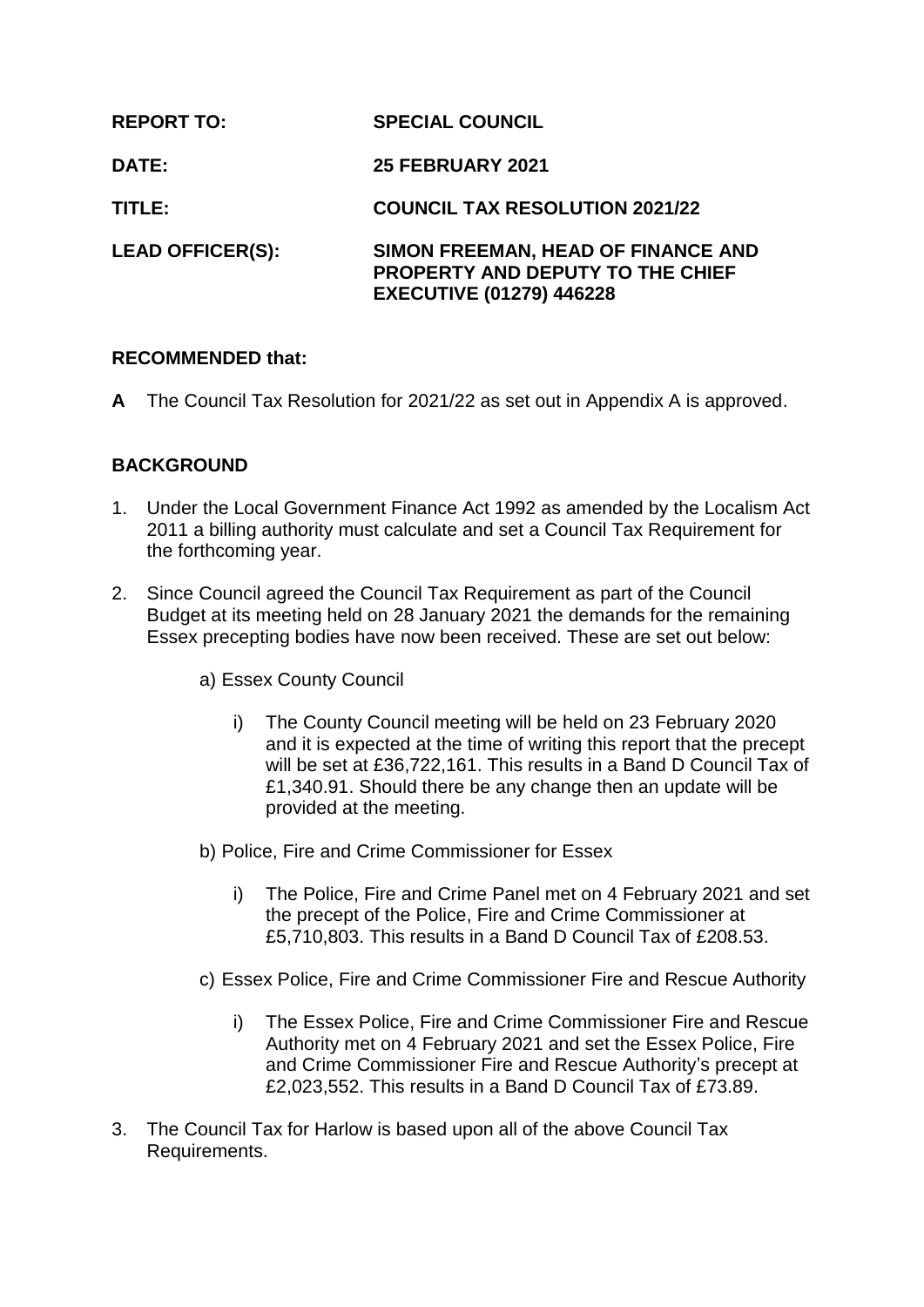4. Under the Localism Act 2011 a Council Tax referendum is required if an authority's Council Tax increase in 2021/22 exceeds the Council Tax excessiveness principles. The Secretary of State has set a threshold of 2.0% or £5.00 for the purposes of determining if an increase is excessive for all English billing authorities. Harlow's relevant basic amount of Council Tax (as set out in section 52ZX of the 1992 Act) was £283.26 in 2020/21 and is proposed to be £288.90 in 2021/22 which represents a 1.99% Council Tax increase. As such the Council is not required to hold a referendum under the principles approved under Section 52ZB Local Government Finance Act 1992.

### **ISSUES/PROPOSALS**

5. The Council Tax Resolution is set out at Appendix A and, if approved, the total Band D Council Tax will be as follows:

|                                                    | 2020/21<br>£ | 2021/22  | <b>Increase</b> | <b>Increase</b><br>% |
|----------------------------------------------------|--------------|----------|-----------------|----------------------|
| <b>Harlow Council</b>                              | 283.26       | 288.90   | 5.64            | 1.99%                |
| <b>Essex County Council</b>                        | 1,321.11     | 1,340.91 | 19.80           | 1.50%                |
| <b>PFCC for Essex</b>                              | 198.63       | 208.53   | 9.90            | 4.98%                |
| <b>EPFCC Fire &amp;</b><br><b>Rescue Authority</b> | 73.89        | 73.89    | 0.00            | $0.00\%$             |
| Total                                              | 1,876.89     | 1,912.23 | 35.34           | 1.88%                |

### **IMPLICATIONS**

**Environment and Planning (Includes Sustainability)** None specific **Author: Andrew Bramidge, Head of Environment and Planning**

**Finance (Includes ICT, and Property and Facilities)**

The resolution enables the 2021/22 Council Tax to be set as required under the legislation.

**Author: Simon Freeman, Head of Finance and Property and Deputy to the Chief Executive**

**Housing** None specific. **Author: Andrew Murray, Head of Housing**

**Community Wellbeing (Includes Equalities and Social Inclusion)** None specific. **Author: Jane Greer, Head of Community Wellbeing**

#### **Governance (Includes HR)**

None beyond those contained in the report. **Author: Simon Hill, Head of Governance**